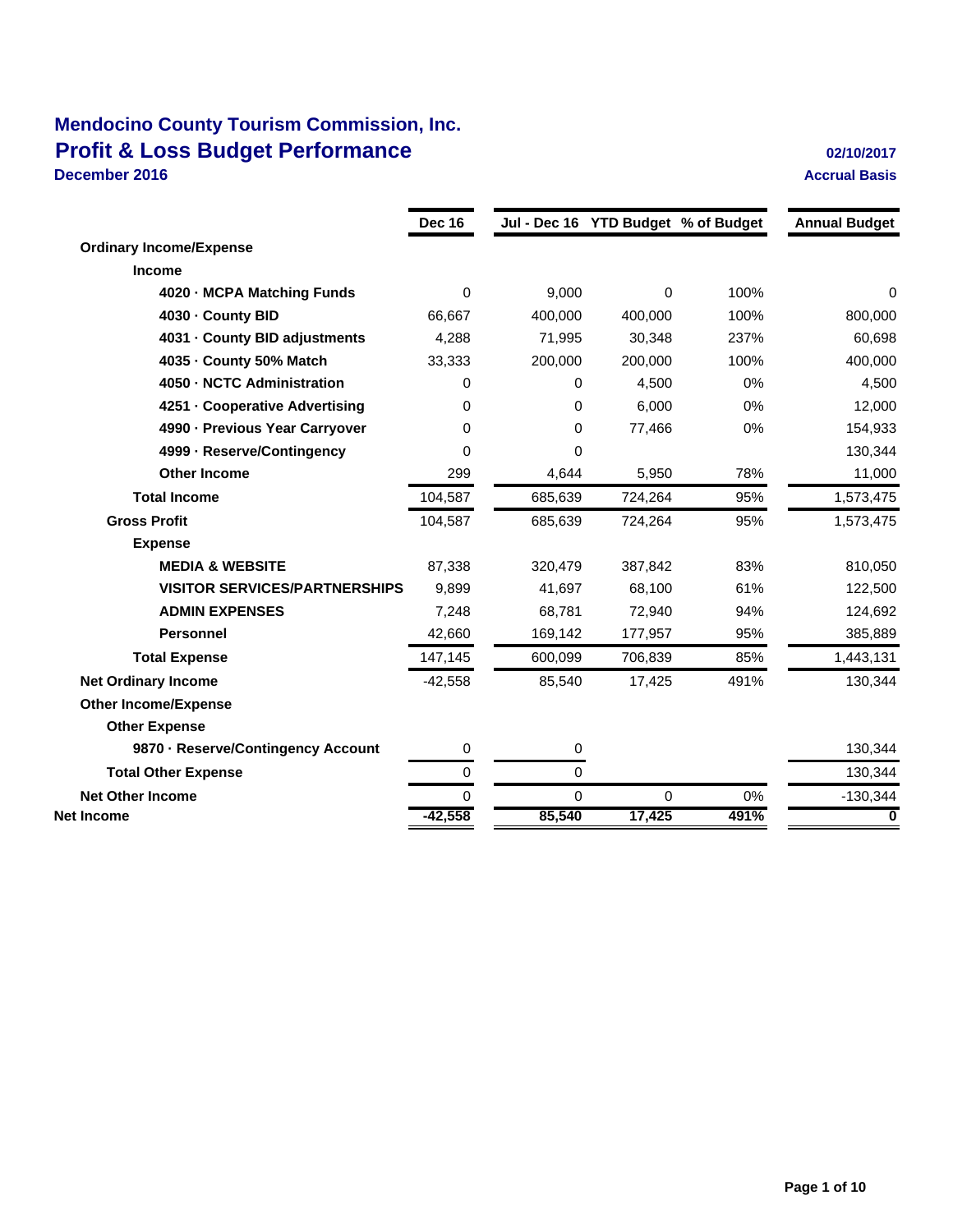## **Mendocino County Tourism Commission, Inc. Balance Sheet Prev Year Comparison 1989 12:10:2017 02/10/2017**

**As of December 31, 2016 Accrual Basis Accrual Basis** 

|                                    | Dec 31, 16   | Dec 31, 15   | \$ Change    | % Change  |
|------------------------------------|--------------|--------------|--------------|-----------|
| <b>ASSETS</b>                      |              |              |              |           |
| <b>Current Assets</b>              |              |              |              |           |
| <b>Checking/Savings</b>            |              |              |              |           |
| 1015 - MLCU Checking               | 257,323.70   | 0.00         | 257,323.70   | 100.0%    |
| 1020 MLCU Savings                  | 130,427.01   | 0.00         | 130,427.01   | 100.0%    |
| 1010 Savings Bank checking         | 0.00         | 75,200.74    | $-75,200.74$ | $-100.0%$ |
| 1030 Cash drawer                   | 100.00       | 100.00       | 0.00         | 0.0%      |
| <b>Total Checking/Savings</b>      | 387,850.71   | 75,300.74    | 312,549.97   | 415.07%   |
| <b>Accounts Receivable</b>         |              |              |              |           |
| 1100 Accounts Receivable           | 293,867.19   | 6,108.34     | 287,758.85   | 4,710.92% |
| <b>Total Accounts Receivable</b>   | 293,867.19   | 6,108.34     | 287,758.85   | 4,710.92% |
| <b>Other Current Assets</b>        |              |              |              |           |
| 1230 - Prepaid Expenses            | 13,980.00    | 1,020.00     | 12,960.00    | 1,270.59% |
| 1250 - Refundable Deposits         | 2,350.00     | 2,350.00     | 0.00         | $0.0\%$   |
| <b>Total Other Current Assets</b>  | 16,330.00    | 3,370.00     | 12,960.00    | 384.57%   |
| <b>Total Current Assets</b>        | 698,047.90   | 84,779.08    | 613,268.82   | 723.37%   |
| <b>Fixed Assets</b>                |              |              |              |           |
| 1510 - Furniture and Equipment     | 46,385.00    | 46,385.00    | 0.00         | 0.0%      |
| 1600 - Accumulated Depreciation    | $-46,385.00$ | $-46,350.00$ | $-35.00$     | $-0.08%$  |
| <b>Total Fixed Assets</b>          | 0.00         | 35.00        | $-35.00$     | $-100.0%$ |
| <b>Other Assets</b>                |              |              |              |           |
| 1700 - Website Development         | 70,000.00    | 70,000.00    | 0.00         | 0.0%      |
| 1750 - Accumulated Amortization    | $-70,000.00$ | $-14,000.00$ | $-56,000.00$ | -400.0%   |
| <b>Total Other Assets</b>          | 0.00         | 56,000.00    | $-56,000.00$ | $-100.0%$ |
| <b>TOTAL ASSETS</b>                | 698,047.90   | 140,814.08   | 557,233.82   | 395.72%   |
| <b>LIABILITIES &amp; EQUITY</b>    |              |              |              |           |
| <b>Liabilities</b>                 |              |              |              |           |
| <b>Current Liabilities</b>         |              |              |              |           |
| <b>Accounts Payable</b>            |              |              |              |           |
| 2000 - Accounts Payable            | 27,633.43    | 35,008.24    | $-7,374.81$  | $-21.07%$ |
| <b>Total Accounts Payable</b>      | 27,633.43    | 35,008.24    | $-7,374.81$  | $-21.07%$ |
| <b>Other Current Liabilities</b>   |              |              |              |           |
| <b>Payroll Liabilities</b>         |              |              |              |           |
| 2210 - Federal Payroll Tax Payable | 3,947.12     | 1,884.62     | 2,062.50     | 109.44%   |
| 2220 · State Payroll Tax Payable   | 820.84       | 308.09       | 512.75       | 166.43%   |
| 2230 - SUI & ETT Payable           | 1,048.92     | 404.51       | 644.41       | 159.31%   |
| 2240 - FUTA Payable                | 1,103.39     | 1,243.01     | $-139.62$    | $-11.23%$ |
| 2275 - Accrued PTO                 | 4,123.17     | 0.00         | 4,123.17     | 100.0%    |
| <b>Total Payroll Liabilities</b>   | 11,043.44    | 3,840.23     | 7,203.21     | 187.57%   |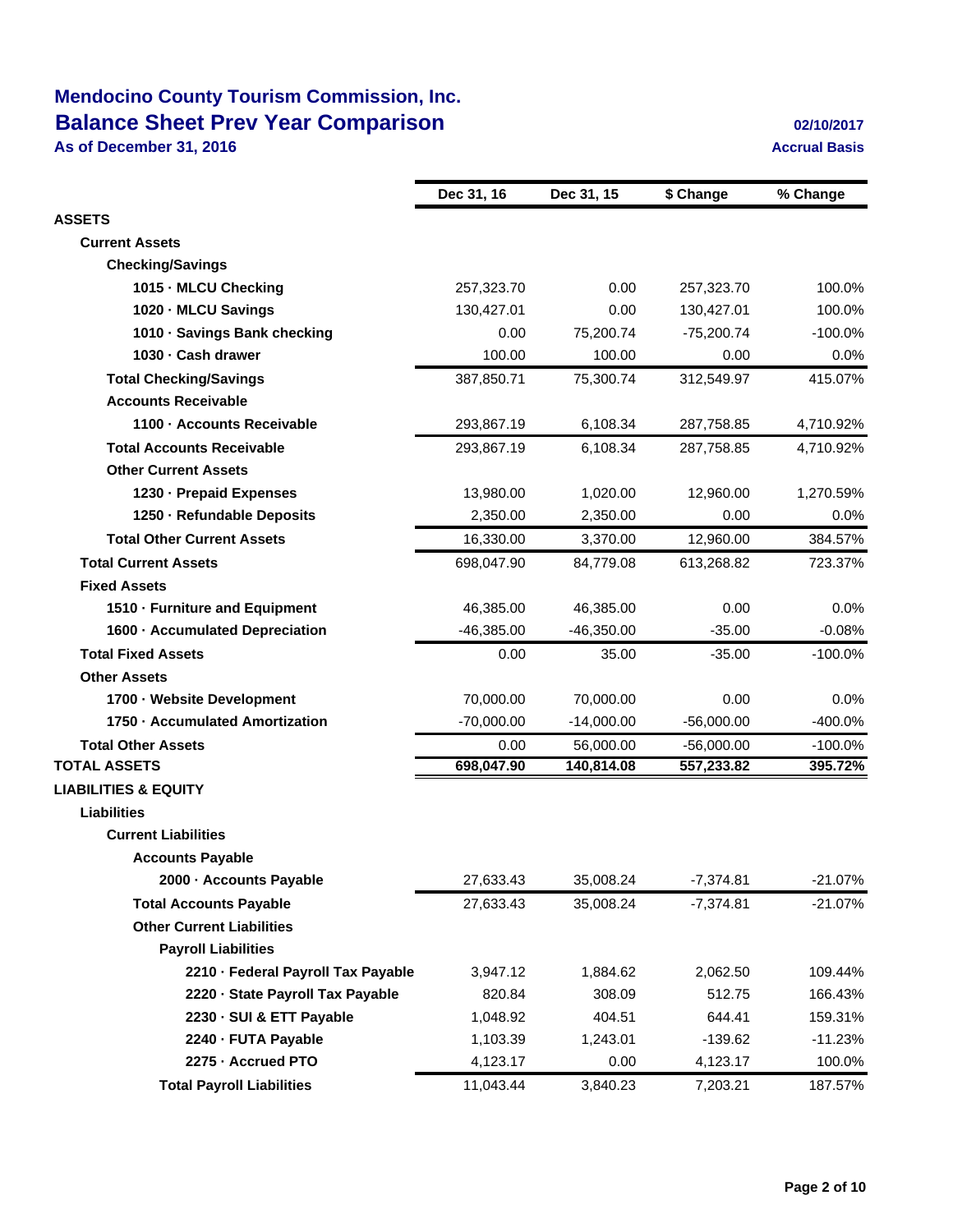## **Mendocino County Tourism Commission, Inc. Balance Sheet Prev Year Comparison 1989 12:10:2017 02/10/2017**

**As of December 31, 2016 Accrual Basis Accrual Basis** 

|                                        | Dec 31, 16 | Dec 31, 15   | \$ Change  | % Change   |
|----------------------------------------|------------|--------------|------------|------------|
| 2800 Sales Tx Payable                  | 152.17     | 192.78       | $-40.61$   | $-21.07\%$ |
| <b>Total Other Current Liabilities</b> | 11,195.61  | 4.033.01     | 7.162.60   | 177.6%     |
| <b>Total Current Liabilities</b>       | 38,829.04  | 39.041.25    | $-212.21$  | $-0.54%$   |
| <b>Total Liabilities</b>               | 38,829.04  | 39.041.25    | $-212.21$  | $-0.54%$   |
| <b>Equity</b>                          |            |              |            |            |
| 3100 Contingency-Unrestricted          | 130.344.00 | 0.00         | 130,344.00 | 100.0%     |
| 3900 Unrestricted Net Assets (RE)      | 443.334.83 | 127.474.52   | 315.860.31 | 247.78%    |
| Net Income                             | 85,540.03  | $-25,701.69$ | 111,241.72 | 432.82%    |
| <b>Total Equity</b>                    | 659,218.86 | 101,772.83   | 557,446.03 | 547.74%    |
| TOTAL LIABILITIES & EQUITY             | 698,047.90 | 140,814.08   | 557,233.82 | 395.72%    |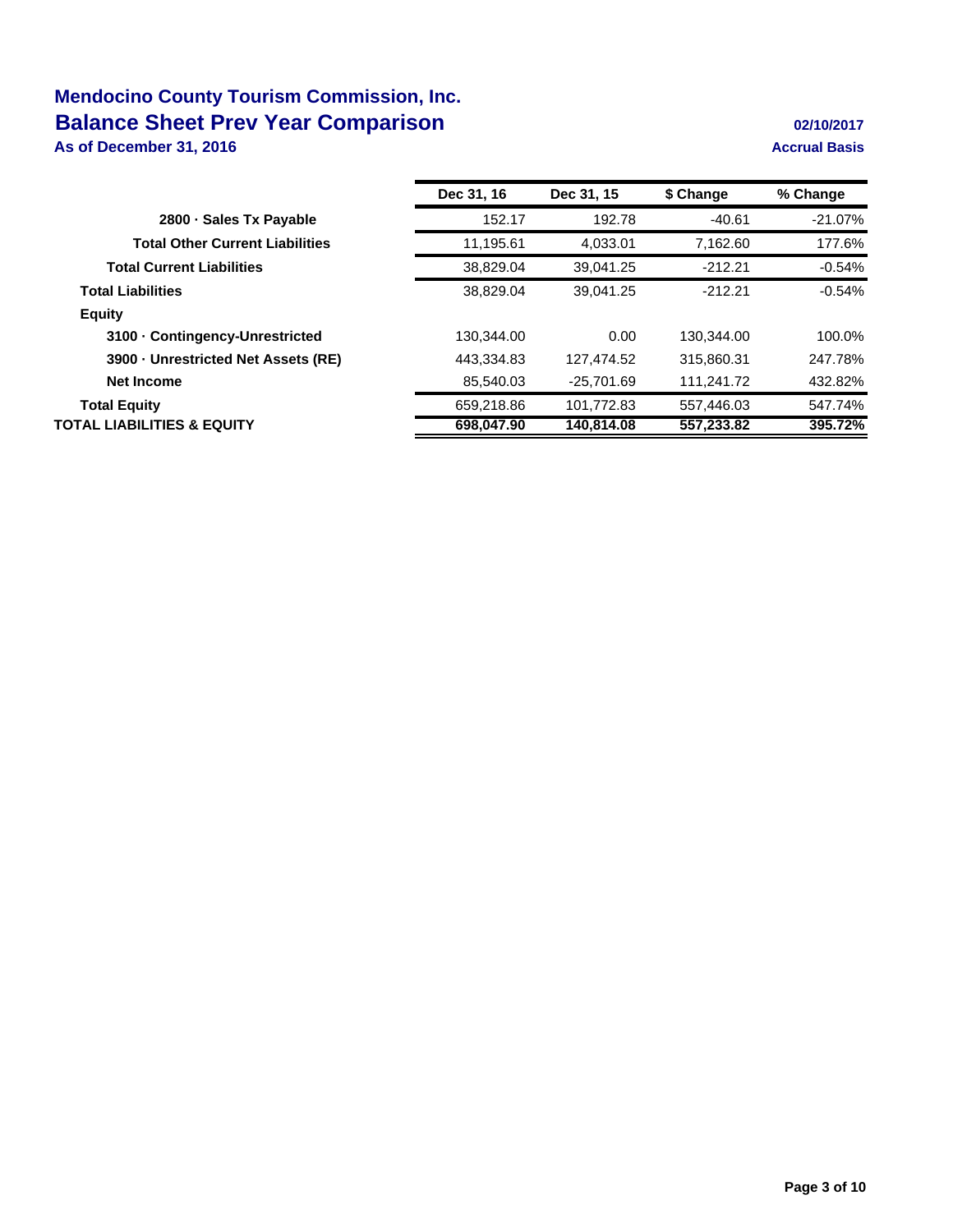|                                         | Jul - Dec 16 | <b>Jul - Dec 15</b> | \$ Change     | % Change   |
|-----------------------------------------|--------------|---------------------|---------------|------------|
| <b>Ordinary Income/Expense</b>          |              |                     |               |            |
| <b>Income</b>                           |              |                     |               |            |
| 4010 MCLA BID Assessment                | 0.00         | 320,700.00          | $-320,700.00$ | $-100.0%$  |
| 4020 MCPA Matching Funds                | 9,000.00     | 168,750.00          | $-159,750.00$ | $-94.67%$  |
| 4030 County BID                         | 400,000.02   | 0.00                | 400,000.02    | 100.0%     |
| 4031 County BID adjustments             | 71,994.68    | 0.00                | 71,994.68     | 100.0%     |
| 4035 County 50% Match                   | 199,999.98   | 0.00                | 199,999.98    | 100.0%     |
| <b>Other Income</b>                     |              |                     |               |            |
| 4810 - Event Passport Income            | 0.00         | 2,300.00            | $-2,300.00$   | $-100.0\%$ |
| 4830 - Event Brochure Ads               | 2,800.00     | 2,900.00            | $-100.00$     | $-3.45%$   |
| 4950 - Interest Income                  | 44.17        | 18.40               | 25.77         | 140.05%    |
| 4850 - Retail Sales                     | 1,799.53     | 2,281.34            | $-481.81$     | $-21.12%$  |
| <b>Total Other Income</b>               | 4,643.70     | 7,499.74            | $-2,856.04$   | $-38.08%$  |
| <b>Total Income</b>                     | 685,638.38   | 496.949.74          | 188,688.64    | 37.97%     |
| <b>Gross Profit</b>                     | 685,638.38   | 496,949.74          | 188,688.64    | 37.97%     |
| <b>Expense</b>                          |              |                     |               |            |
| <b>MEDIA &amp; WEBSITE</b>              |              |                     |               |            |
| <b>Advertising/ Media</b>               |              |                     |               |            |
| 5010 - Media Plan Management            | 0.00         | 99,360.52           | $-99,360.52$  | $-100.0\%$ |
| 5130 - Print & Online Advertising       |              |                     |               |            |
| 5120 - Digital & Broadcast              | 69,085.02    | 0.00                | 69,085.02     | 100.0%     |
| 5290 - E-Marketing                      | 17,455.88    | 1,469.05            | 15,986.83     | 1,088.24%  |
| 5200 - Print & Direct Mail              | 53,058.75    | 752.49              | 52,306.26     | 6,951.09%  |
| Total 5130 - Print & Online Advertising | 139,599.65   | 2,221.54            | 137,378.11    | 6,183.91%  |
| 5150 · Ad Development/Design            | 3,042.75     | 953.04              | 2,089.71      | 219.27%    |
| 5165 - AdverGame Development            | 12,000.00    | 0.00                | 12,000.00     | 100.0%     |
| 5030 - Co-op Advertising                | 0.00         | 6,767.00            | $-6,767.00$   | $-100.0%$  |
| 5170 - Photography                      | 0.00         | 500.00              | $-500.00$     | $-100.0%$  |
| 5240 - Research & Development           | 129.00       | 192.35              | $-63.35$      | $-32.94%$  |
| 5110 - Video Development                | 15,201.11    | 59.95               | 15,141.16     | 25,256.31% |
| 5015 - Surplus                          | 14,390.09    | 0.00                | 14,390.09     | 100.0%     |
| <b>Total Advertising/ Media</b>         | 184,362.60   | 110,054.40          | 74,308.20     | 67.52%     |
| <b>Public Relations</b>                 |              |                     |               |            |
| 5510 - Public Relations Contract        | 63,565.65    | 50,136.00           | 13,429.65     | 26.79%     |
| 5650 - Marketing & Comm. Coordinator    | 30,000.00    | 24,000.00           | 6,000.00      | 25.0%      |
| 5530 - In-Market PR Stunts              | 1,554.75     | 509.89              | 1,044.86      | 204.92%    |
| 5560 - Media Events                     | 262.00       | 0.00                | 262.00        | 100.0%     |
| 5610 - Travel -PR Related               | 6,022.48     | 4,612.79            | 1,409.69      | 30.56%     |
| 5550 - Visiting Media FAM Expenses      | 3,240.04     | 4,903.48            | $-1,663.44$   | $-33.92%$  |
| 5660 - Clipping Service                 | 0.00         | 3,162.61            | $-3,162.61$   | $-100.0\%$ |
| <b>Total Public Relations</b>           | 104,644.92   |                     | 17,320.15     | 19.83%     |
|                                         |              | 87,324.77           |               |            |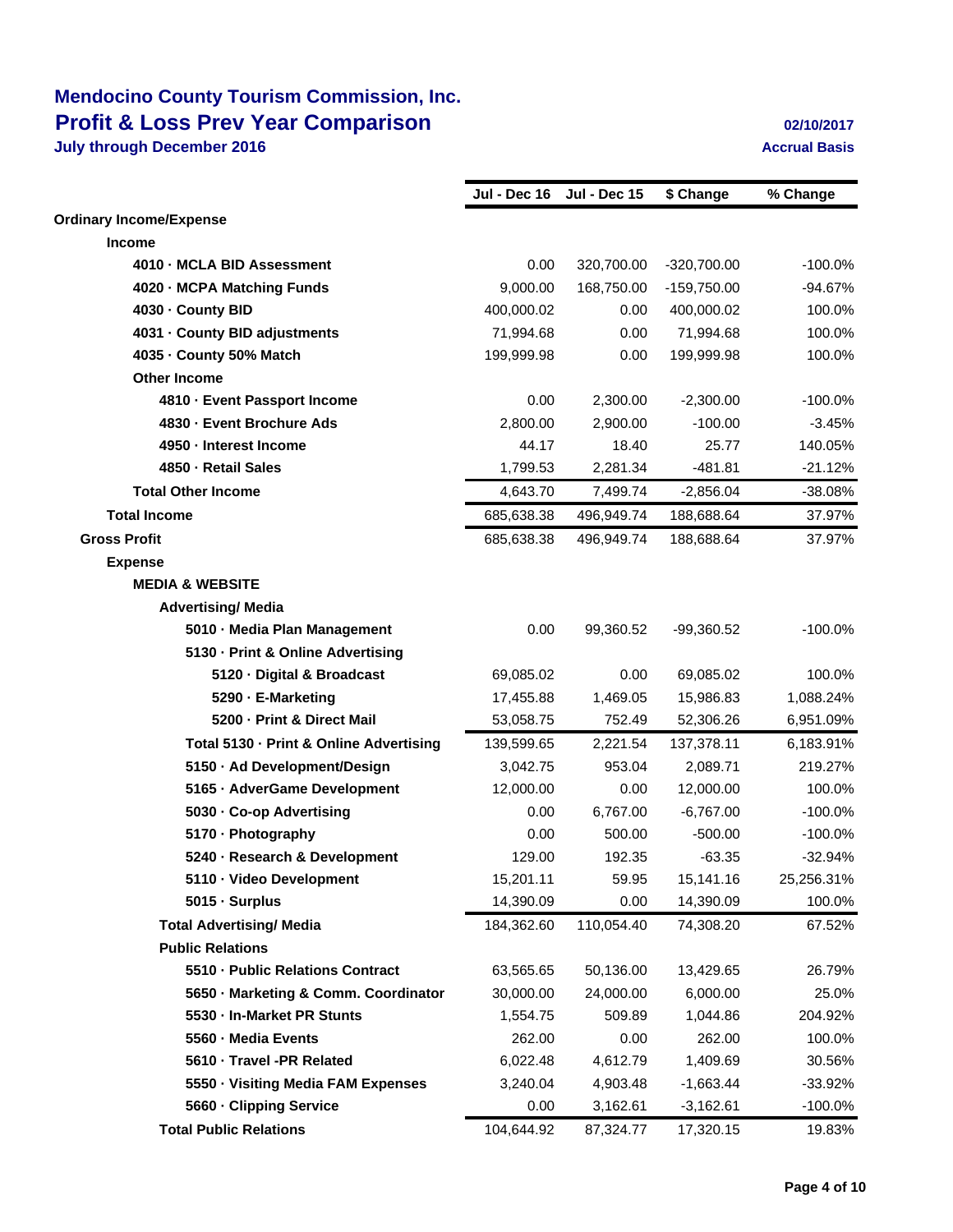|                                            | Jul - Dec 16 | <b>Jul - Dec 15</b> | \$ Change    | % Change   |
|--------------------------------------------|--------------|---------------------|--------------|------------|
| <b>Website Maint / Development</b>         |              |                     |              |            |
| 5710 - Interactive Media Coordinator       | 15,660.00    | 2,500.00            | 13,160.00    | 526.4%     |
| 5730 - Interactive Marketing               | 247.29       | 1,052.85            | $-805.56$    | $-76.51%$  |
| 5750 - Development/ Maintenance            | 3,315.17     | 28,934.96           | $-25,619.79$ | $-88.54%$  |
| <b>Total Website Maint / Development</b>   | 19,222.46    | 32,487.81           | $-13,265.35$ | $-40.83%$  |
| <b>Leisure/ Group Sales</b>                |              |                     |              |            |
| 5810 - Promotion Items, Booth Develop      | 702.29       | 6.860.93            | $-6,158.64$  | -89.76%    |
| 5820 Consumer & Trade Shows                | 4,358.88     | 9,671.11            | $-5,312.23$  | $-54.93%$  |
| 5840 - State Fair Exhibit                  | 3,421.12     | 0.00                | 3,421.12     | 100.0%     |
| 5870 - Shipping - Travel Shows             | 490.45       | 437.83              | 52.62        | 12.02%     |
| 5880 - Travel - Leisure/Group Sales        | 3,145.16     | 6,635.45            | $-3,490.29$  | $-52.6%$   |
| 5890 - Misc. Sales Opportunities           | 131.21       | 647.21              | $-516.00$    | $-79.73%$  |
| <b>Total Leisure/ Group Sales</b>          | 12,249.11    | 24,252.53           | $-12,003.42$ | -49.49%    |
| <b>Total MEDIA &amp; WEBSITE</b>           | 320,479.09   | 254,119.51          | 66,359.58    | 26.11%     |
| <b>VISITOR SERVICES/PARTNERSHIPS</b>       |              |                     |              |            |
| <b>Visitor Svs/Fulfillment</b>             |              |                     |              |            |
| 6220 Event & Festival Guides               | 12,095.81    | 13,360.58           | $-1,264.77$  | $-9.47%$   |
| 6040 - In-County Guides                    | 1,202.23     | 93.80               | 1,108.43     | 1,181.7%   |
| 6210 - Event Partnership Funding           | 81.93        | 4,112.81            | $-4,030.88$  | $-98.01%$  |
| 6530 - Incentives & Sponsorships           | 17,200.00    | 0.00                | 17,200.00    | 100.0%     |
| 6010 - Visitor Guide & Distribution        | 0.00         | 5,768.20            | $-5,768.20$  | $-100.0%$  |
| 6190 - Visitor Center/ Info Support        | 2,645.00     | 6,382.50            | $-3,737.50$  | -58.56%    |
| <b>Retail Store</b>                        |              |                     |              |            |
| 6412A - Purchases for Resale               | 0.00         | 396.30              | $-396.30$    | $-100.0\%$ |
| 6412B - Store Supplies/Expenses            | 143.38       | 1,457.78            | $-1,314.40$  | $-90.16%$  |
| 6412C - Contract Labor - Store             | 0.00         | 1,410.00            | $-1,410.00$  | $-100.0%$  |
| 6412D - Consignee payments                 | 692.80       | 938.76              | $-245.96$    | $-26.2%$   |
| <b>Total Retail Store</b>                  | 836.18       | 4,202.84            | $-3,366.66$  | $-80.1%$   |
| <b>Total Visitor Sys/Fulfillment</b>       | 34,061.15    | 33,920.73           | 140.42       | 0.41%      |
| <b>Partnerships</b>                        |              |                     |              |            |
| 6550 - Conferences & Seminars              | 2,123.00     | 4,345.95            | $-2,222.95$  | $-51.15%$  |
| 6620 - In-County Relations                 | 758.54       | 481.50              | 277.04       | 57.54%     |
| 6520 - Memberships                         | 4,754.38     | 7,014.08            | $-2,259.70$  | $-32.22%$  |
| 6510 - North Coast Tourism Council         | 0.00         | 205.10              | $-205.10$    | $-100.0\%$ |
| 6570 - Travel-Partnership Related          | 0.00         | 3,689.77            | $-3,689.77$  | $-100.0\%$ |
| <b>Total Partnerships</b>                  | 7,635.92     | 15,736.40           | $-8,100.48$  | $-51.48%$  |
| <b>Total VISITOR SERVICES/PARTNERSHIPS</b> | 41,697.07    | 49,657.13           | $-7,960.06$  | $-16.03%$  |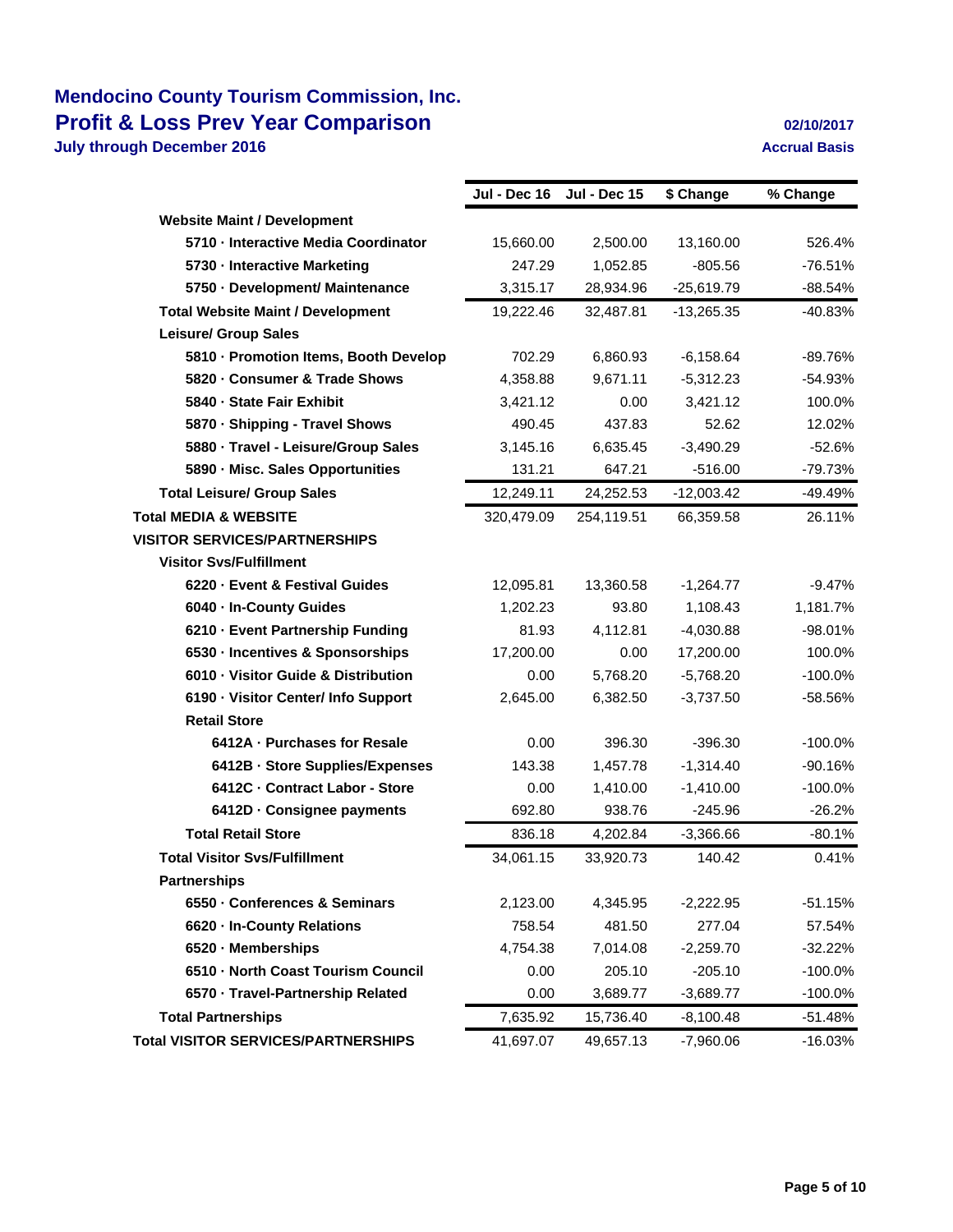|                                   | Jul - Dec 16 | <b>Jul - Dec 15</b> | \$ Change   | % Change   |
|-----------------------------------|--------------|---------------------|-------------|------------|
| <b>ADMIN EXPENSES</b>             |              |                     |             |            |
| <b>Occupancy Costs</b>            |              |                     |             |            |
| 7250 - Rent                       | 11,000.00    | 10,800.00           | 200.00      | 1.85%      |
| 7120 - Insurance                  | 1,070.00     | 1,922.00            | $-852.00$   | $-44.33%$  |
| 7260 - Repairs & Maintenance      | 305.78       | 867.00              | $-561.22$   | $-64.73%$  |
| 7270 · Taxes                      | 72.25        | 56.35               | 15.90       | 28.22%     |
| 7310 - Telecommunication          | 5,395.62     | 4,918.37            | 477.25      | 9.7%       |
| 7350 - Utilities                  | 3,725.80     | 2,413.65            | 1,312.15    | 54.36%     |
| <b>Total Occupancy Costs</b>      | 21,569.45    | 20,977.37           | 592.08      | 2.82%      |
| <b>General Admin</b>              |              |                     |             |            |
| 7010 - Accounting                 | 13,470.00    | 2,385.00            | 11,085.00   | 464.78%    |
| 7050 - Bad Debt                   | 0.00         | 385.00              | $-385.00$   | $-100.0%$  |
| 7060 - Bank Fees                  | 235.56       | 20.00               | 215.56      | 1,077.8%   |
| 5250 - Board Development          | 0.00         | 1,000.00            | $-1,000.00$ | $-100.0%$  |
| 7090 - Copying & Printing         | 1,863.46     | 376.59              | 1,486.87    | 394.83%    |
| 7030 - Legal Fees                 | 390.00       | 3,093.49            | $-2,703.49$ | $-87.39%$  |
| 7020 - Bookkeeping                | 0.00         | 1,963.50            | $-1,963.50$ | $-100.0\%$ |
| 7140 - Licenses & Permits         | 20.00        | 0.00                | 20.00       | 100.0%     |
| 7150 - Meeting Expenses           | 679.84       | 209.68              | 470.16      | 224.23%    |
| 7200 - Office Expense             | 8,102.76     | 5,727.05            | 2,375.71    | 41.48%     |
| 7210 - Postage & Shipping         | 18,240.79    | 288.88              | 17,951.91   | 6,214.31%  |
| 7280 - Travel Expenses            | 4,208.72     | 3,841.03            | 367.69      | 9.57%      |
| <b>Total General Admin</b>        | 47,211.13    | 19,290.22           | 27,920.91   | 144.74%    |
| <b>Total ADMIN EXPENSES</b>       | 68,780.58    | 40.267.59           | 28,512.99   | 70.81%     |
| <b>MCLA Admin Expenses</b>        |              |                     |             |            |
| 8110 - Member Newsletter Printing | 0.00         | 1,180.94            | $-1,180.94$ | $-100.0%$  |
| 8120 - Member Newsletter Postage  | 0.00         | 1,724.82            | $-1,724.82$ | $-100.0%$  |
| 8180 - Travel - MCLA              | 0.00         | 280.97              | $-280.97$   | $-100.0%$  |
| <b>Total MCLA Admin Expenses</b>  | 0.00         | 3,186.73            | $-3,186.73$ | $-100.0\%$ |
| <b>MCPA Admin Expenses</b>        |              |                     |             |            |
| 8330 - Insurance                  | 0.00         | 897.00              | $-897.00$   | $-100.0\%$ |
| 8350 - Travel - MCPA              | 0.00         | 69.00               | $-69.00$    | $-100.0%$  |
| <b>Total MCPA Admin Expenses</b>  | 0.00         | 966.00              | $-966.00$   | $-100.0%$  |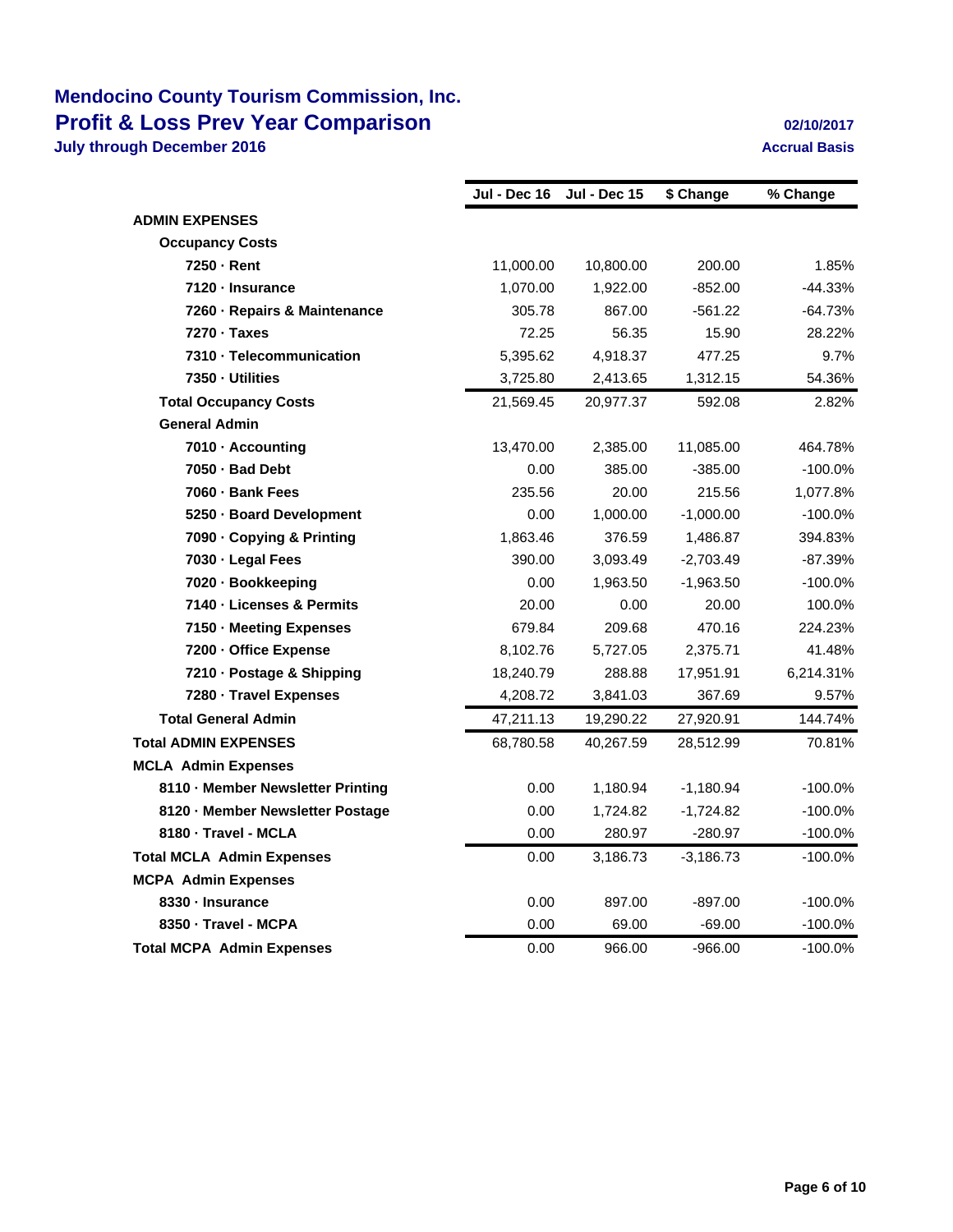|                                  | Jul - Dec 16 | <b>Jul - Dec 15</b> | \$ Change    | % Change   |
|----------------------------------|--------------|---------------------|--------------|------------|
| <b>Personnel</b>                 |              |                     |              |            |
| 8510 · Salaries & Wages          | 113,257.13   | 113,514.02          | $-256.89$    | $-0.23%$   |
| 8520 - Paid Time Off             | 6,220.11     | 17,960.88           | $-11,740.77$ | $-65.37%$  |
| 8530 - Payroll Taxes             | 12.707.11    | 12,160.40           | 546.71       | 4.5%       |
| 8540 - Payroll Processing Fees   | 80.50        | 100.70              | $-20.20$     | $-20.06%$  |
| 8550 · Workers Comp              | 2,467.00     | 2,144.66            | 322.34       | 15.03%     |
| 8570 - Health Insurance          | 10,695.56    | 10,610.07           | 85.49        | 0.81%      |
| 8580 - Other Employee Benefits   | 0.00         | 3,753.74            | $-3,753.74$  | $-100.0%$  |
| 8590 - Contract Work             | 4,266.00     | 11,790.00           | $-7,524.00$  | $-63.82%$  |
| 7415 - Executive Director Search | 19.448.20    | 0.00                | 19,448.20    | 100.0%     |
| <b>Total Personnel</b>           | 169,141.61   | 172,034.47          | $-2,892.86$  | $-1.68%$   |
| <b>Total Expense</b>             | 600,098.35   | 520,231.43          | 79,866.92    | 15.35%     |
| <b>Net Ordinary Income</b>       | 85,540.03    | $-23,281.69$        | 108,821.72   | 467.41%    |
| <b>Other Income/Expense</b>      |              |                     |              |            |
| <b>Other Expense</b>             |              |                     |              |            |
| 9900 - Prior Period Expense      | 0.00         | 2,420.00            | $-2,420.00$  | $-100.0\%$ |
| <b>Total Other Expense</b>       | 0.00         | 2,420.00            | $-2,420.00$  | $-100.0%$  |
| <b>Net Other Income</b>          | 0.00         | $-2,420.00$         | 2,420.00     | 100.0%     |
| <b>Net Income</b>                | 85,540.03    | $-25,701.69$        | 111,241.72   | 432.82%    |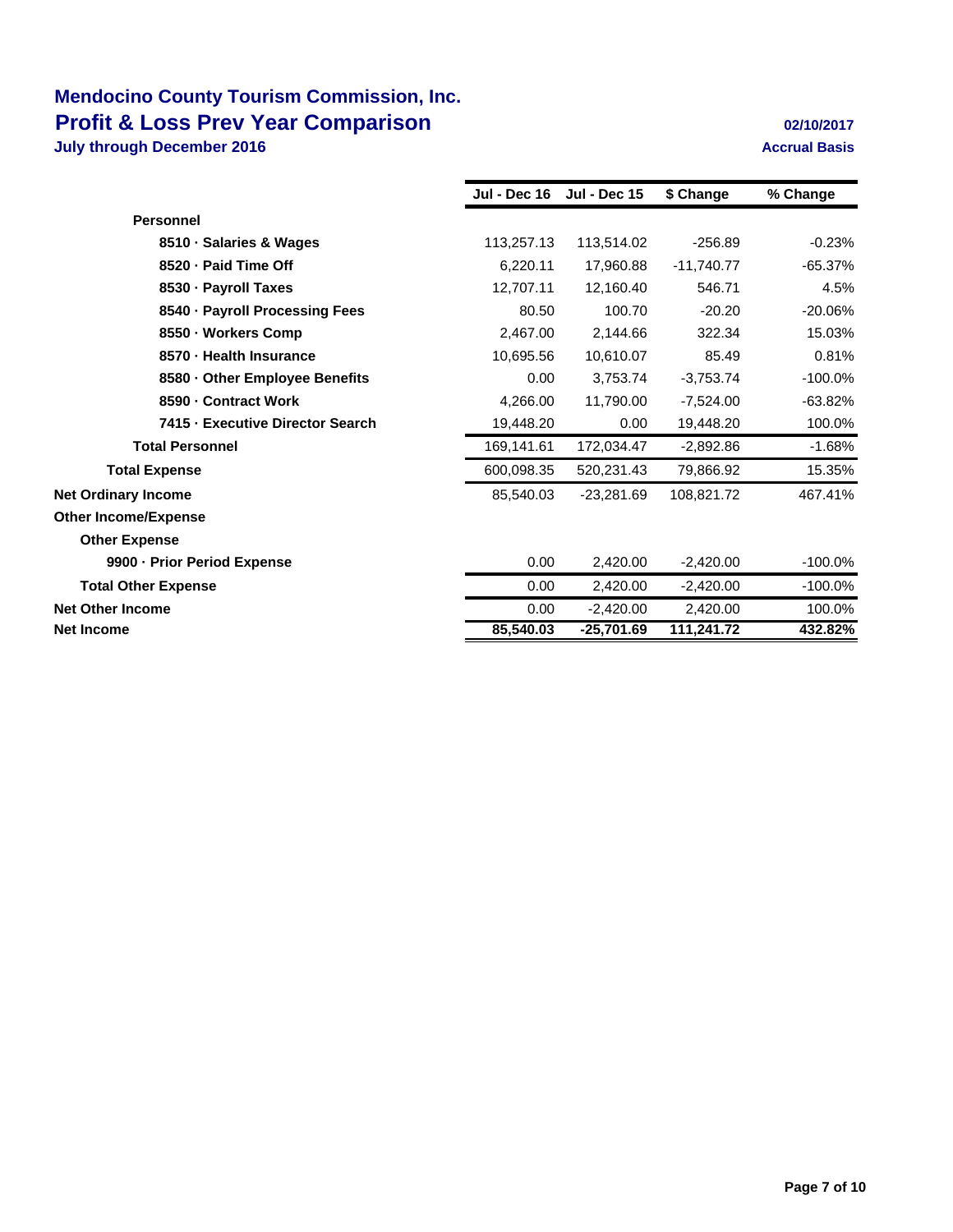# **Profit & Loss Budget Performance 02/10/2017**

**December 2016 Accrual Basis**

|                                         | <b>Dec 16</b> |            |            | Jul - Dec 16 YTD Budget % of Budget | <b>Annual Budget</b> |
|-----------------------------------------|---------------|------------|------------|-------------------------------------|----------------------|
| <b>Ordinary Income/Expense</b>          |               |            |            |                                     |                      |
| <b>Income</b>                           |               |            |            |                                     |                      |
| 4020 · MCPA Matching Funds              | 0.00          | 9,000.00   | 0.00       | 100.0%                              | 0.00                 |
| 4030 - County BID                       | 66,666.67     | 400.000.02 | 400,000.02 | 100.0%                              | 800,000.00           |
| 4031 - County BID adjustments           | 4,288.14      | 71,994.68  | 30,348.00  | 237.23%                             | 60,698.00            |
| 4035 - County 50% Match                 | 33,333.33     | 199,999.98 | 199,999.98 | 100.0%                              | 400,000.00           |
| 4050 - NCTC Administration              | 0.00          | 0.00       | 4,500.00   | 0.0%                                | 4,500.00             |
| 4251 - Cooperative Advertising          | 0.00          | 0.00       | 6,000.00   | 0.0%                                | 12,000.00            |
| 4990 - Previous Year Carryover          | 0.00          | 0.00       | 77,466.00  | 0.0%                                | 154,933.00           |
| 4999 - Reserve/Contingency              | 0.00          | 0.00       |            |                                     | 130,344.00           |
| <b>Other Income</b>                     |               |            |            |                                     |                      |
| 4810 · Event Passport Income            | 0.00          | 0.00       | 1,000.00   | 0.0%                                | 1,000.00             |
| 4830 - Event Brochure Ads               | 0.00          | 2,800.00   | 1,800.00   | 155.56%                             | 1,800.00             |
| 4940 · Misc. Income                     | 0.00          | 0.00       | 1,600.00   | 0.0%                                | 6,600.00             |
| 4950 - Interest Income                  | 19.53         | 44.17      | 50.02      | 88.31%                              | 100.00               |
| 4850 · Retail Sales                     | 279.40        | 1,799.53   | 1,500.00   | 119.97%                             | 1,500.00             |
| <b>Total Other Income</b>               | 298.93        | 4,643.70   | 5,950.02   | 78.05%                              | 11,000.00            |
| <b>Total Income</b>                     | 104,587.07    | 685,638.38 | 724,264.02 | 94.67%                              | 1,573,475.00         |
| <b>Gross Profit</b>                     | 104,587.07    | 685,638.38 | 724,264.02 | 94.67%                              | 1,573,475.00         |
| <b>Expense</b>                          |               |            |            |                                     |                      |
| <b>MEDIA &amp; WEBSITE</b>              |               |            |            |                                     |                      |
| <b>Advertising/ Media</b>               |               |            |            |                                     |                      |
| 5130 - Print & Online Advertising       |               |            |            |                                     |                      |
| 5120 · Digital & Broadcast              | 20,837.92     | 69,085.02  | 66,600.00  | 103.73%                             | 133,200.00           |
| 5290 · E-Marketing                      | 15,427.00     | 17,455.88  | 15,900.00  | 109.79%                             | 31,800.00            |
| 5200 - Print & Direct Mail              | 17,800.00     | 53,058.75  | 56,263.30  | 94.3%                               | 105,593.00           |
| Total 5130 - Print & Online Advertising | 54,064.92     | 139,599.65 | 138,763.30 | 100.6%                              | 270,593.00           |
| 5150 · Ad Development/Design            | 750.00        | 3,042.75   | 3,000.00   | 101.43%                             | 6,000.00             |
| 5165 · AdverGame Development            | 2,400.00      | 12,000.00  | 10,200.00  | 117.65%                             | 12,000.00            |
| 5170 · Photography                      | 0.00          | 0.00       | 4,999.98   | 0.0%                                | 10,000.00            |
| 5240 · Research & Development           | 129.00        | 129.00     | 17,500.02  | 0.74%                               | 35,000.00            |
| 5110 · Video Development                | 0.00          | 15,201.11  | 14,905.30  | 101.99%                             | 20,000.00            |
| 5015 · Surplus                          | 10,890.09     | 14,390.09  | 22,478.00  | 64.02%                              | 50,957.00            |
| <b>Total Advertising/ Media</b>         | 68,234.01     | 184,362.60 | 211,846.60 | 87.03%                              | 404,550.00           |
| <b>Public Relations</b>                 |               |            |            |                                     |                      |
| 5510 - Public Relations Contract        | 7,943.78      | 63,565.65  | 61,960.00  | 102.59%                             | 100,000.00           |
| 5520 · Marketing Agency Contract        | 0.00          | 0.00       | 14,285.00  | 0.0%                                | 100,000.00           |
| 5650 · Marketing & Comm. Coordinator    | 5,000.00      | 30,000.00  | 30,000.00  | 100.0%                              | 60,000.00            |
| 5530 - In-Market PR Stunts              | 164.75        | 1,554.75   | 2,499.98   | 62.19%                              | 5,000.00             |
| 5560 - Media Events                     | 175.00        | 262.00     | 1,249.98   | 20.96%                              | 2,500.00             |
| 5610 · Travel -PR Related               | 676.79        | 6,022.48   | 4,999.98   | 120.45%                             | 10,000.00            |
| 5550 · Visiting Media FAM Expenses      | 375.70        | 3,240.04   | 4,999.98   | 64.8%                               | 10,000.00            |
| <b>Total Public Relations</b>           | 14,336.02     | 104,644.92 | 119,994.92 | 87.21%                              | 287,500.00           |
|                                         |               |            |            |                                     |                      |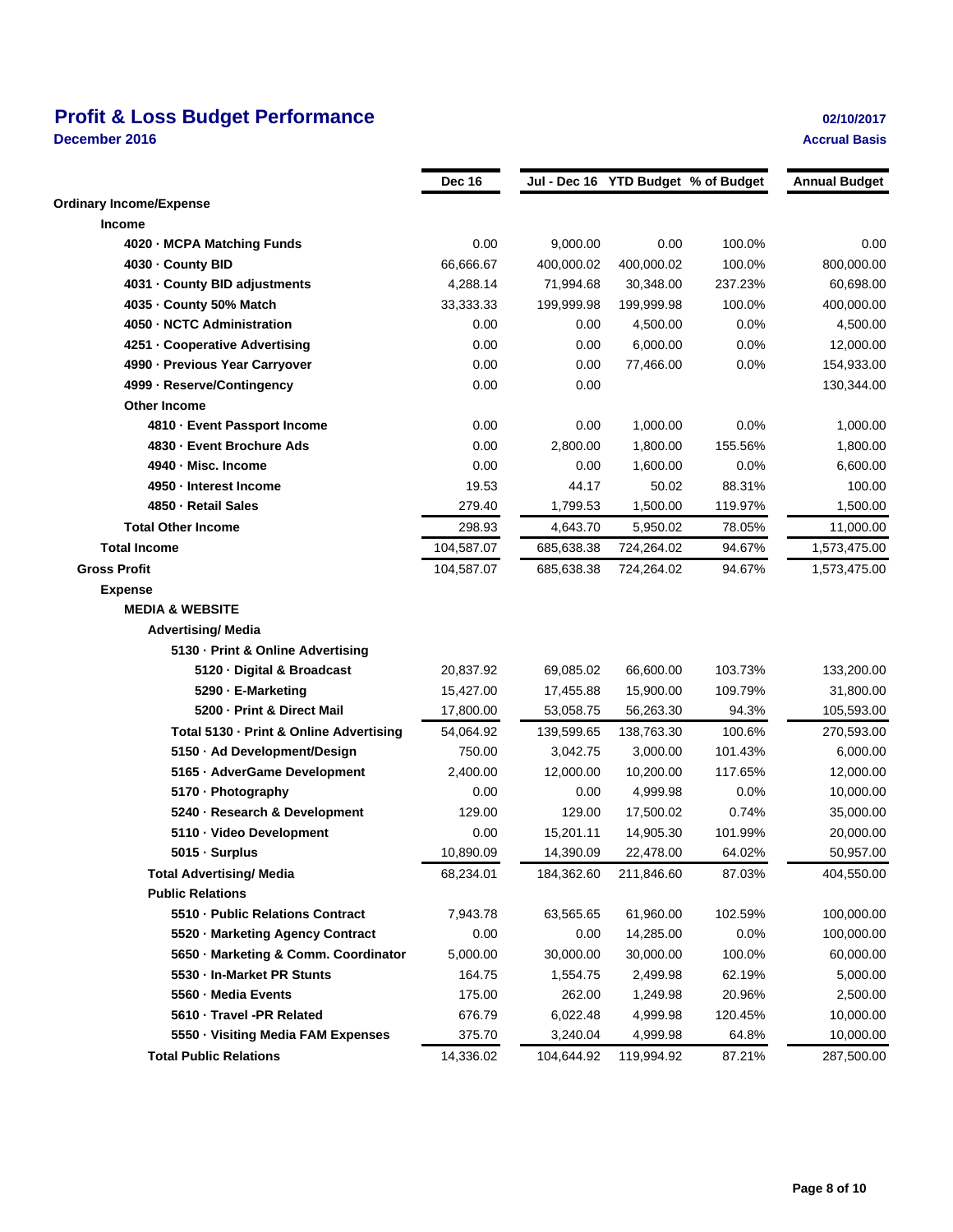# **Profit & Loss Budget Performance 02/10/2017**

**December 2016 Accrual Basis**

|                                            | Dec 16    |            |            | Jul - Dec 16 YTD Budget % of Budget | <b>Annual Budget</b> |
|--------------------------------------------|-----------|------------|------------|-------------------------------------|----------------------|
| <b>Website Maint / Development</b>         |           |            |            |                                     |                      |
| 5710 - Interactive Media Coordinator       | 2,600.00  | 15,660.00  | 18,000.00  | 87.0%                               | 36,000.00            |
| 5730 - Interactive Marketing               | 0.00      | 247.29     | 6,000.00   | 4.12%                               | 12,000.00            |
| 5750 · Development/ Maintenance            | 600.00    | 3,315.17   | 12,499.98  | 26.52%                              | 25,000.00            |
| <b>Total Website Maint / Development</b>   | 3,200.00  | 19.222.46  | 36,499.98  | 52.66%                              | 73,000.00            |
| <b>Leisure/ Group Sales</b>                |           |            |            |                                     |                      |
| 5810 - Promotion Items, Booth Develop      | 67.78     | 702.29     | 2,500.02   | 28.09%                              | 5,000.00             |
| 5820 · Consumer & Trade Shows              | 0.00      | 4,358.88   | 3,000.00   | 145.3%                              | 12,000.00            |
| 5840 - State Fair Exhibit                  | 1,500.00  | 3,421.12   | 2,500.02   | 136.84%                             | 5,000.00             |
| 5870 · Shipping - Travel Shows             | 0.00      | 490.45     | 1,500.00   | 32.7%                               | 3,000.00             |
| 5885 - Travel - Group FAMs                 | 0.00      | 0.00       | 4,000.02   | 0.0%                                | 8,000.00             |
| 5880 · Travel - Leisure/Group Sales        | 0.00      | 3,145.16   | 4,999.98   | 62.9%                               | 10,000.00            |
| 5890 - Misc. Sales Opportunities           | 0.00      | 131.21     | 1,000.02   | 13.12%                              | 2,000.00             |
| <b>Total Leisure/ Group Sales</b>          | 1,567.78  | 12,249.11  | 19,500.06  | 62.82%                              | 45,000.00            |
| <b>Total MEDIA &amp; WEBSITE</b>           | 87,337.81 | 320,479.09 | 387,841.56 | 82.63%                              | 810,050.00           |
| <b>VISITOR SERVICES/PARTNERSHIPS</b>       |           |            |            |                                     |                      |
| <b>Visitor Svs/Fulfillment</b>             |           |            |            |                                     |                      |
| 6220 · Event & Festival Guides             | 4,628.90  | 12,095.81  | 10,000.00  | 120.96%                             | 16,000.00            |
| 6040 - In-County Guides                    | 0.00      | 1,202.23   | 7,500.00   | 16.03%                              | 15,000.00            |
| 6210 - Event Partnership Funding           | 0.00      | 81.93      | 12,499.98  | 0.66%                               | 25,000.00            |
| 6530 - Incentives & Sponsorships           | 1,200.00  | 17,200.00  | 17,500.00  | 98.29%                              | 25,000.00            |
| 6170 · Signage - Gateway, Kiosks           | 0.00      | 0.00       | 4,000.02   | 0.0%                                | 8,000.00             |
| 6190 · Visitor Center/ Info Support        | 2,500.00  | 2,645.00   | 3,000.00   | 88.17%                              | 6,000.00             |
| <b>Retail Store</b>                        |           |            |            |                                     |                      |
| 6412B · Store Supplies/Expenses            | 24.95     | 143.38     |            |                                     |                      |
| 6412D · Consignee payments                 | 0.00      | 692.80     |            |                                     |                      |
| <b>Retail Store - Other</b>                | 0.00      | 0.00       | 4,999.98   | 0.0%                                | 10,000.00            |
| <b>Total Retail Store</b>                  | 24.95     | 836.18     | 4,999.98   | 16.72%                              | 10,000.00            |
| <b>Total Visitor Svs/Fulfillment</b>       | 8,353.85  | 34,061.15  | 59,499.98  | 57.25%                              | 105,000.00           |
| <b>Partnerships</b>                        |           |            |            |                                     |                      |
| 6550 · Conferences & Seminars              | 724.00    | 2,123.00   | 2,840.00   | 74.75%                              | 5,000.00             |
| 6620 - In-County Relations                 | 62.41     | 758.54     | 499.98     | 151.71%                             | 1,000.00             |
| 6520 - Memberships                         | 759.00    | 4,754.38   | 5,260.00   | 90.39%                              | 7,000.00             |
| 6510 - North Coast Tourism Council         | 0.00      | 0.00       | 0.00       | 0.0%                                | 4,500.00             |
| <b>Total Partnerships</b>                  | 1,545.41  | 7,635.92   | 8,599.98   | 88.79%                              | 17,500.00            |
| <b>Total VISITOR SERVICES/PARTNERSHIPS</b> | 9,899.26  | 41,697.07  | 68,099.96  | 61.23%                              | 122,500.00           |